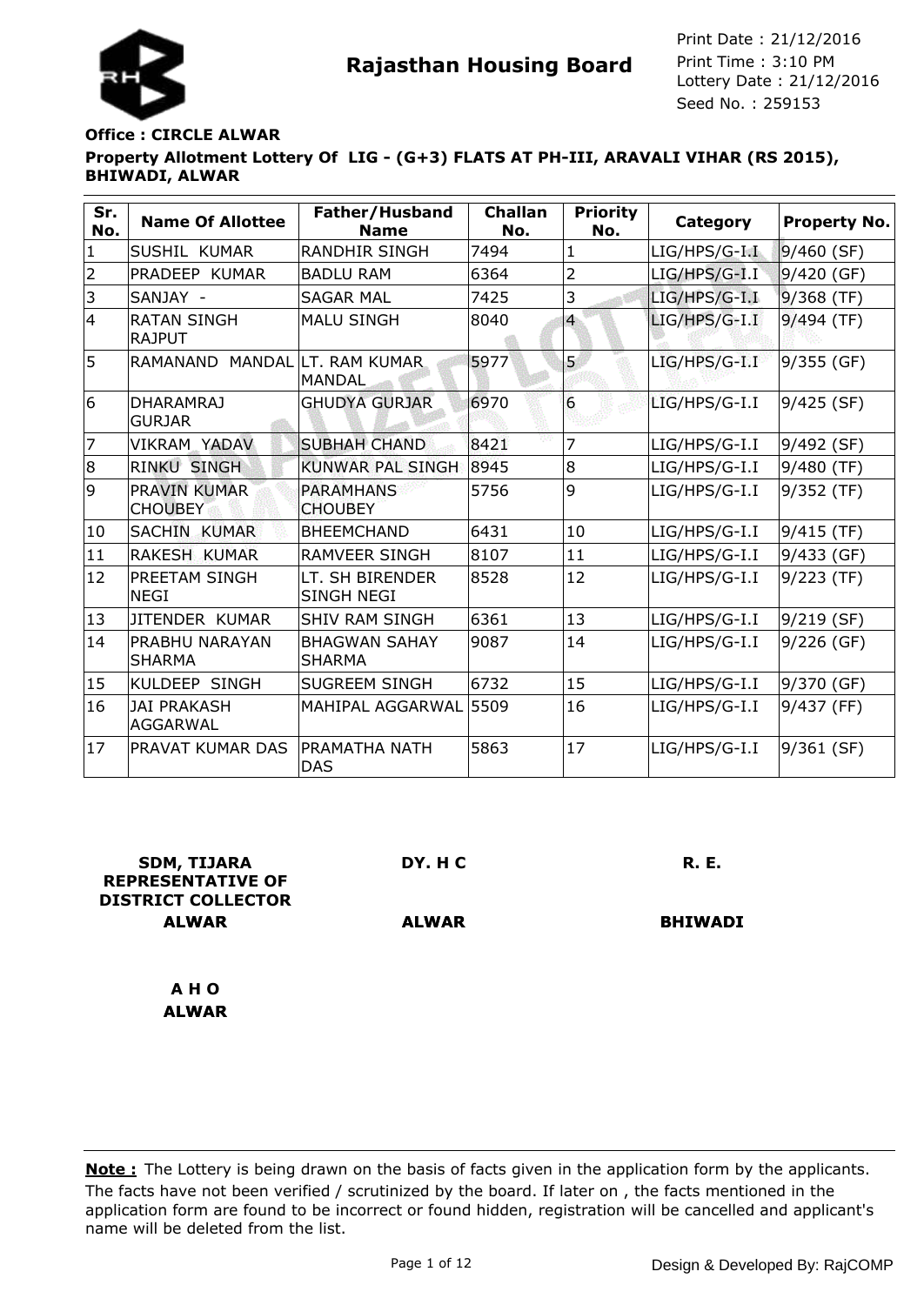



Seed No. : 259153 Print Date : 21/12/2016 Print Time : 3:10 PM

## **Property Allotment Lottery Of LIG - (G+3) FLATS AT PH-III, ARAVALI VIHAR (RS 2015), BHIWADI, ALWAR Office : CIRCLE ALWAR**

| Sr.<br>No. | <b>Name Of Allottee</b>               | Father/Husband<br><b>Name</b>          | <b>Challan</b><br>No. | <b>Priority</b><br>No. | <b>Category</b> | <b>Property No.</b> |
|------------|---------------------------------------|----------------------------------------|-----------------------|------------------------|-----------------|---------------------|
| 18         | PUSHPANJALI YADAV SATYAVIR SINGH      |                                        | 7384                  | 18                     | LIG/HPS/G-I.I   | $9/442$ (SF)        |
| 19         | DINESH KUMAR                          | KUSHAL PAL SINGH                       | 6922                  | 19                     | $LIG/HPS/G-I.I$ | 9/357 (FF)          |
| 20         | SANDEEP KUMAR                         | <b>DATTA RAM</b>                       | 8653                  | 20                     | LIG/HPS/G-I.I   | 9/369 (GF)          |
| 21         | PURSOTTAM<br><b>SHARMA</b>            | <b>HANUMAN SHARMA</b>                  | 7139                  | 21                     | LIG/HPS/G-I.I   | $9/393$ (SF)        |
| 22         | DINESH KUMAR                          | <b>BANWARI LAL</b>                     | 8129                  | 22                     | $LIG/HPS/G-I.I$ | $9/360$ (FF)        |
| 23         | ANIL KUMAR                            | <b>MEHAR CHAND</b>                     | 6893                  | 23                     | LIG/HPS/G-I.I   | 9/488 (FF)          |
| 24         | <b>ANUP TANWAR</b>                    | <b>CHAND SINGH</b><br><b>TANWAR</b>    | 7475                  | 24                     | LIG/HPS/G-I.I   | 9/373 (FF)          |
| 25         | RAVI JOSHI                            | <b>MAHAVIR PRASAD</b><br><b>SHARMA</b> | 5697                  | 25                     | LIG/HPS/G-I.I   | 9/390 (FF)          |
| 26         | <b>SHEELENDRA</b><br><b>PRABHAT</b>   | <b>ANAND SWAROOP</b>                   | 8418                  | 26                     | LIG/HPS/G-I.I   | 9/454 (FF)          |
| 27         | UPKAR BAJPAYEE                        | <b>UMESH CHANDRA</b>                   | 5846                  | 27                     | LIG/HPS/G-I.I   | $9/416$ (TF)        |
| 28         | RANJEET RANJAN                        | <b>DINANATH SINGH</b>                  | 6139                  | 12                     | LIG/HPS/G-I.II  | 9/434 (GF)          |
| 29         | YATENDRA KUMAR<br><b>SEN</b>          | PARMANAND SEN                          | 8553                  | 16                     | LIG/HPS/G-I.II  | 9/229 (FF)          |
| 30         | SATISH SAMARIYA                       | <b>SUGAN CHAND</b><br><b>SAMARIYA</b>  | 8523                  | 19                     | LIG/HPS/G-I.II  | 9/206 (TF)          |
| 31         | <b>SHIVE SHANKER</b><br><b>SHARMA</b> | <b>HARI PRASHAD</b><br><b>SHARMA</b>   | 7001                  | 21                     | LIG/HPS/G-I.II  | 9/205 (TF)          |
| 32         | <b>GOURAV KUMAR</b>                   | SUBHASH CHAND<br><b>BANSAL</b>         | 7493                  | $\mathbf{1}$           | LIG/HPS/G-II.I  | 9/236 (SF)          |
| 33         | IPRAKASH CHAND<br>SAINI               | <b>GOPAL SAINI</b>                     | 8170                  | $\overline{2}$         | LIG/HPS/G-II.I  | 9/406 (FF)          |

| <b>SDM, TIJARA</b><br><b>REPRESENTATIVE OF</b><br><b>DISTRICT COLLECTOR</b> | DY. H C      | <b>R. E.</b>   |
|-----------------------------------------------------------------------------|--------------|----------------|
| <b>ALWAR</b>                                                                | <b>ALWAR</b> | <b>BHIWADI</b> |
|                                                                             |              |                |
| A H O                                                                       |              |                |
| <b>ALWAR</b>                                                                |              |                |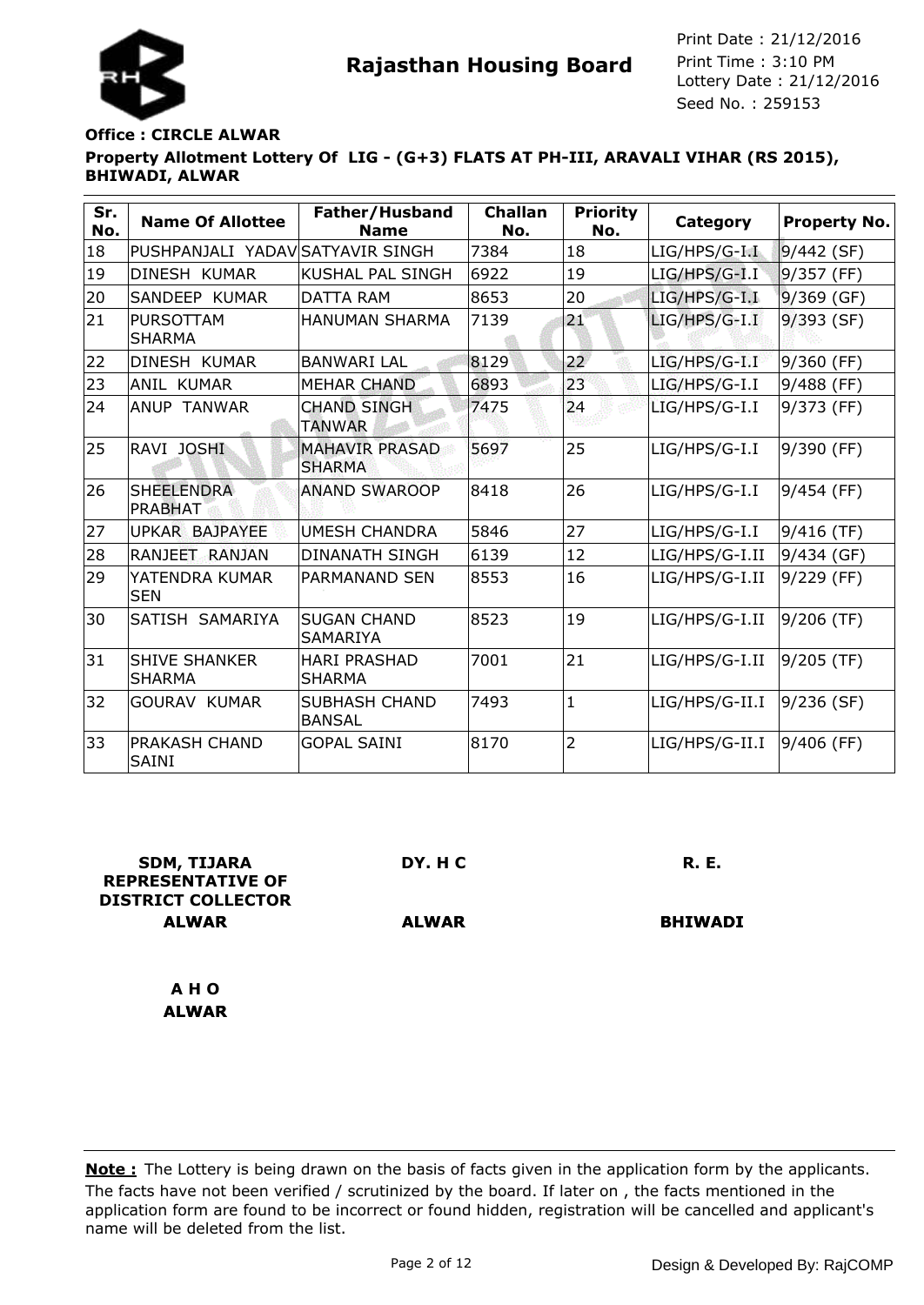

### **Property Allotment Lottery Of LIG - (G+3) FLATS AT PH-III, ARAVALI VIHAR (RS 2015), BHIWADI, ALWAR Office : CIRCLE ALWAR**

| Sr.<br>No. | <b>Name Of Allottee</b>               | Father/Husband<br><b>Name</b>       | <b>Challan</b><br>No. | <b>Priority</b><br>No. | Category         | <b>Property No.</b> |
|------------|---------------------------------------|-------------------------------------|-----------------------|------------------------|------------------|---------------------|
| 34         | RAVI VERMA                            | <b>JANARDHAN VERMA</b>              | 7390                  | 3                      | LIG/HPS/G-II I   | $9/446$ (TF)        |
| 35         | SURAKSHA DEVI                         | <b>SURANDER SINGH</b>               | 7635                  | 5                      | LIG/HPS/G-II.I   | $9/462$ (TF)        |
| 36         | NIRAJ JAIN                            | <b>KAILASH CHAND</b><br><b>JAIN</b> | 7090                  | 6                      | LIG/HPS/G-II.I   | $9/214$ (FF)        |
| 37         | RAM DEV                               | <b>HARI RAM</b>                     | 8445                  | 7                      | LIG/HPS/G-II.I   | $9/359$ (FF)        |
| 38         | MEENA DEVI                            | <b>SANJAY KUMAR</b>                 | 7602                  | 8                      | LIG/HPS/G-II.I   | $9/348$ (SF)        |
| 39         | <b>SANDEEP KUMAR</b><br><b>PANDEY</b> | MR PURUSHOTTAM<br><b>PANDEY</b>     | 7727                  | 9                      | $LIG/HPS/G-II.I$ | 9/476 (SF)          |
| 40         | RAJBEER YADAV                         | <b>RAMVTAR YADAV</b>                | 5999                  | 10                     | LIG/HPS/G-II.I   | $ 9/380$ (SF)       |
| 41         | JAGVINDER SINGH                       | <b>KARAN SINGH</b>                  | 5750                  | 11                     | LIG/HPS/G-II.I   | 9/477 (TF)          |
| 42         | <b>PUSHPA</b>                         | <b>SATYAVEER</b>                    | 5705                  | 12                     | LIG/HPS/G-II.I   | 9/459 (SF)          |
| 43         | MOOL CHAND                            | <b>BUDDHI RAM</b>                   | 6639                  | 13                     | LIG/HPS/G-II.I   | 9/339 (GF)          |
| 44         | <b>UMESH KUMAR</b>                    | <b>DEVENDER KUMAR</b>               | 7765                  | 14                     | LIG/HPS/G-II.I   | 9/397 (TF)          |
| 45         | <b>SURENDER SINGH</b>                 | <b>DHARAM PAL</b>                   | 7464                  | 15                     | LIG/HPS/G-II.I   | 9/345 (SF)          |
| 46         | MAMTA SAINI                           | PREM NARAYAN<br><b>SAINI</b>        | 5679                  | 16                     | LIG/HPS/G-II.I   | 9/427 (SF)          |
| 47         | MADAN LAL SAINI                       | <b>DHARAM SINGH</b><br><b>SAINI</b> | 6633                  | 17                     | LIG/HPS/G-II.I   | 9/356 (GF)          |
| 48         | PRANVIR SINGH                         | <b>DEVENDER SINGH</b>               | 7523                  | 18                     | LIG/HPS/G-II.I   | 9/483 (GF)          |
| 49         | <b>ASHOK KUMAR</b>                    | <b>MAHENDER SINGH</b>               | 9147                  | 19                     | LIG/HPS/G-II.I   | 9/364 (SF)          |
| 50         | RAJESH KUMAR                          | <b>NATTHAN SINGH</b>                | 8012                  | 20                     | LIG/HPS/G-II.I   | 9/337 (GF)          |
| 51         | MADHU RANI                            | <b>NEERAJ KUMAR</b>                 | 7130                  | 21                     | LIG/HPS/G-II.I   | 9/396 (SF)          |
| 52         | PRATEEK GUPTA                         | <b>ASHOK KUMAR</b><br><b>GUPTA</b>  | 7636                  | 22                     | LIG/HPS/G-II.I   | 9/449 (GF)          |

| <b>SDM, TIJARA</b><br><b>REPRESENTATIVE OF</b> | DY. H C      | <b>R. E.</b>   |
|------------------------------------------------|--------------|----------------|
| <b>DISTRICT COLLECTOR</b>                      |              |                |
| <b>ALWAR</b>                                   | <b>ALWAR</b> | <b>BHIWADI</b> |
| AHO                                            |              |                |
| <b>ALWAR</b>                                   |              |                |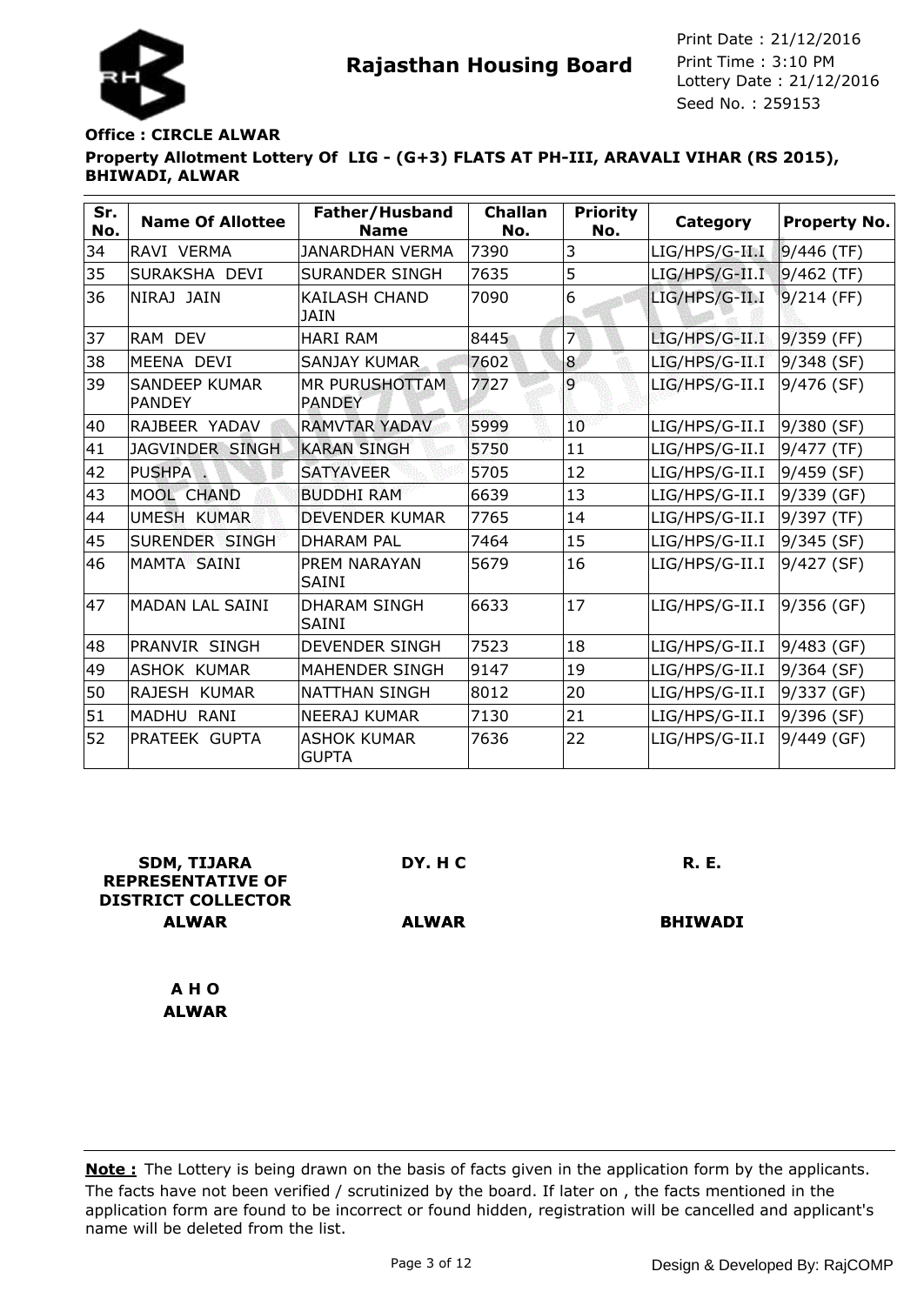

### **Property Allotment Lottery Of LIG - (G+3) FLATS AT PH-III, ARAVALI VIHAR (RS 2015), BHIWADI, ALWAR Office : CIRCLE ALWAR**

| Sr.<br>No. | <b>Name Of Allottee</b>               | Father/Husband<br><b>Name</b>             | <b>Challan</b><br>No. | <b>Priority</b><br>No. | Category       | <b>Property No.</b> |
|------------|---------------------------------------|-------------------------------------------|-----------------------|------------------------|----------------|---------------------|
| 53         | PRABHU DUTT<br><b>PANDEY</b>          | LATE SH. NAGESH<br><b>PANDEY</b>          | 6119                  | 23                     | LIG/HPS/G-II.I | $9/410$ (SF)        |
| 54         | LAXMI DEVI                            | RAMESH CHAND<br>SONI                      | 6428                  | 24                     | LIG/HPS/G-II.I | $9/376$ (FF)        |
| 55         | <b>GAURAV BADAL</b>                   | <b>DHARMPAL SAIN</b>                      | 7785                  | 25 <sub>2</sub>        | LIG/HPS/G-II.I | $9/202$ (SF)        |
| 56         | RAJNI YADAV                           | <b>MANOJ KUMAR</b><br>YADAV               | 6068                  | 26                     | LIG/HPS/G-II.I | 9/475 (SF)          |
| 57         | VIDHATA NEGI                          | PREETAM SINGH<br><b>NEGI</b>              | 8502                  | 27                     | LIG/HPS/G-II.I | 9/377 (SF)          |
| 58         | <b>RAMESH KUMAR</b><br><b>GURWANI</b> | LT. VASUDEV<br><b>GURWANI</b>             | 8893                  | 28                     | LIG/HPS/G-II.I | 9/439 (FF)          |
| 59         | <b>VIJAY NARYAN</b><br><b>SINGH</b>   | <b>RAVNESHWAR</b><br><b>NARAYAN SINGH</b> | 5762                  | 29                     | LIG/HPS/G-II.I | 9/235 (SF)          |
| 60         | MANJU SHUKLA                          | <b>ARUN KUMAR</b><br><b>SHUKLA</b>        | 8921                  | 30                     | LIG/HPS/G-II.I | 9/351 (TF)          |
| 61         | <b>KANHIYA LAL</b><br><b>SHARMA</b>   | NANAG RAM SHARMA 9129                     |                       | 31                     | LIG/HPS/G-II.I | 9/445 (TF)          |
| 62         | DEEPAK YADAV                          | <b>DHARAMBIR</b>                          | 5504                  | 32                     | LIG/HPS/G-II.I | 9/411 (SF)          |
| 63         | URMILA DEVI                           | <b>SHRI KANT MISHRA</b>                   | 6529                  | 33                     | LIG/HPS/G-II.I | 9/450 (GF)          |
| 64         | JETHANAND TEWANI THANVAR DAS          |                                           | 7774                  | 34                     | LIG/HPS/G-II.I | 9/210 (GF)          |
| 65         | NEELAM NEGI                           | ANURAG NEGI                               | 6903                  | 35                     | LIG/HPS/G-II.I | 9/474 (SF)          |
| 66         | MANOJ KUMAR                           | PHOOL SINGH                               | 8059                  | 36                     | LIG/HPS/G-II.I | 9/438 (FF)          |
| 67         | RAJNI KARNWAL                         | <b>ASHOK KARNWAL</b>                      | 7377                  | 37                     | LIG/HPS/G-II.I | 9/467 (GF)          |
| 68         | DINESH KUMAR                          | RAJ PAL                                   | 5759                  | 38                     | LIG/HPS/G-II.I | 9/394 (SF)          |

| <b>SDM, TIJARA</b><br><b>REPRESENTATIVE OF</b><br><b>DISTRICT COLLECTOR</b> | DY. H C      | <b>R. E.</b>   |
|-----------------------------------------------------------------------------|--------------|----------------|
| <b>ALWAR</b>                                                                | <b>ALWAR</b> | <b>BHIWADI</b> |
|                                                                             |              |                |
| A H O                                                                       |              |                |
| <b>ALWAR</b>                                                                |              |                |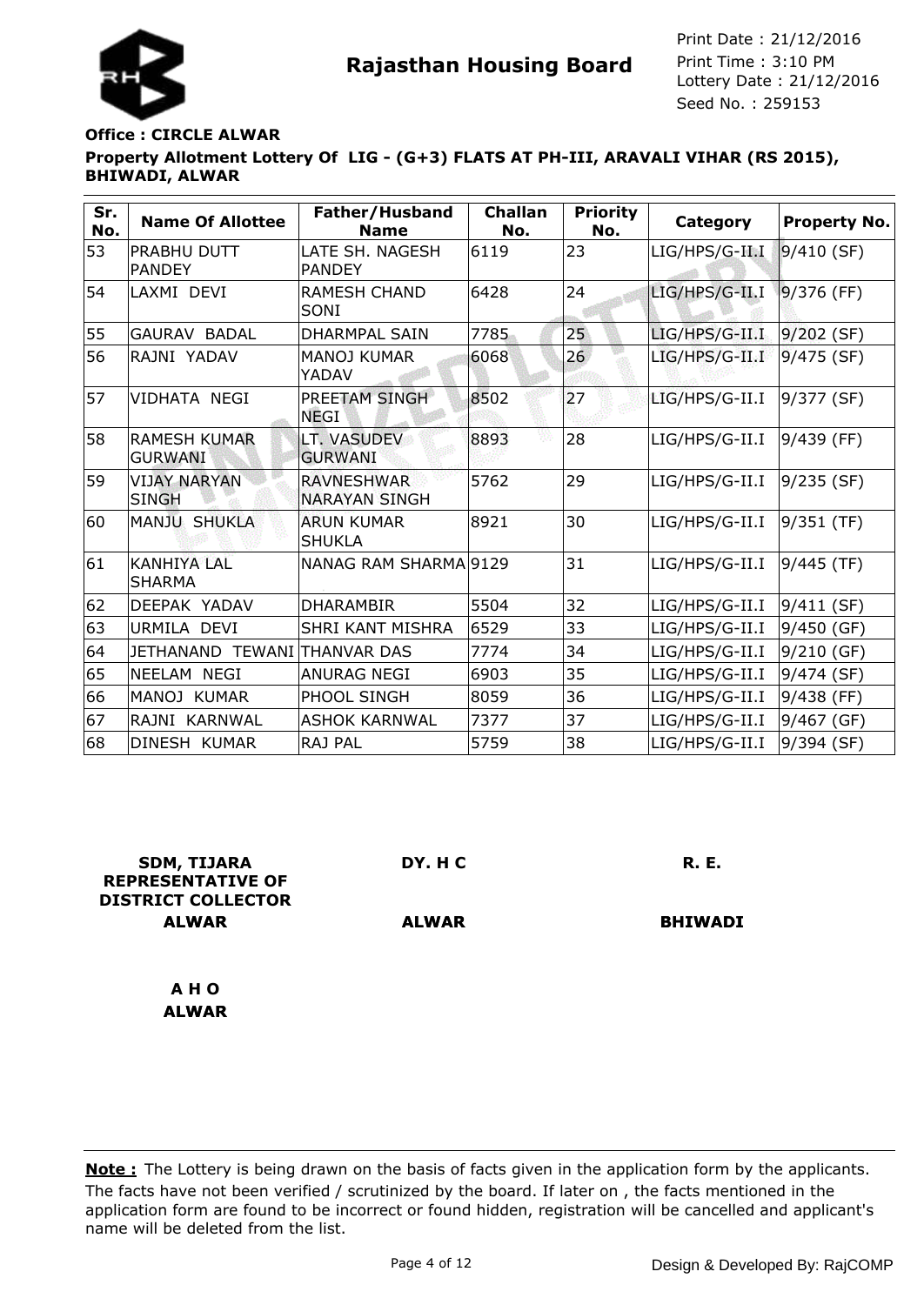

## **Property Allotment Lottery Of LIG - (G+3) FLATS AT PH-III, ARAVALI VIHAR (RS 2015), BHIWADI, ALWAR Office : CIRCLE ALWAR**

| Sr.<br>No. | <b>Name Of Allottee</b>              | Father/Husband<br><b>Name</b>                           | <b>Challan</b><br>No. | <b>Priority</b><br>No. | Category                     | <b>Property No.</b> |
|------------|--------------------------------------|---------------------------------------------------------|-----------------------|------------------------|------------------------------|---------------------|
| 69         | PINKI SONI                           | <b>LOKESH KUMAR</b><br>SONI                             | 7966                  | 39                     | LIG/HPS/G-II.I               | $9/481$ (GF)        |
| 70         | RAMBIR.                              | <b>KASHI RAM</b>                                        | 6810                  | 40                     | LIG/HPS/G-II.I               | $9/401$ (GF)        |
| 71         | <b>KHEMCHAND</b><br><b>MAHAVAR</b>   | <b>OM PRAKASH</b><br><b>MAHAVAR</b>                     | 8011                  | 41                     | LIG/HPS/G-II.I               | $9/234$ (SF)        |
| 72         | DEEPAK KUMAR                         | <b>SHRI ROHITASH</b><br><b>SINGH</b>                    | 5590                  | 42                     | LIG/HPS/G-II.I               | $9/424$ (FF)        |
| 73         | <b>JAI KISHAN</b>                    | <b>CHIRANJI LAL</b>                                     | 5781                  | 43                     | LIG/HPS/G-II.I               | 9/212 (GF)          |
| 74         | PRANVEER SINGH<br><b>CHAHAR</b>      | <b>NARAYAN SINGH</b>                                    | 5639                  | 44                     | LIG/HPS/G-II.I               | 9/478 (TF)          |
| 75         | <b>RAVINDER</b>                      | <b>SHIV DAYAL</b>                                       | 8046                  | 45                     | LIG/HPS/G-II.I               | 9/386 (GF)          |
| 76         | RAMPHAL SHARMA                       | <b>RULIRAM SHARMA</b>                                   | 7682                  | 46                     | LIG/HPS/G-II.I               | 9/204 (SF)          |
| 77         | <b>ARTI DEVI</b>                     | <b>AJAY KUMAR</b>                                       | 5869                  | 47                     | LIG/HPS/G-II.I               | 9/379 (SF)          |
| 78         | ANIL KUMAR SHUKLA GOKARAN SHUKLA     |                                                         | 7784                  | 48                     | LIG/HPS/G-II.I               | 9/197 (FF)          |
| 79         | <b>AMIN KHAN</b>                     | <b>ABDUL RAHMAN</b>                                     | 5745                  | 49                     | LIG/HPS/G-II.I               | $9/426$ (SF)        |
| 80         | MANOJ BHARDWAJ                       | <b>LATE SHRI</b><br><b>PURUSHOTTAM</b><br><b>SHARMA</b> | 6087                  | 50                     | LIG/HPS/G-II.I               | 9/490 (SF)          |
| 81         | AKHILANAND<br><b>SHARMA</b>          | <b>NAND MOHAN</b><br><b>SHARMA</b>                      | 6206                  | 51                     | LIG/HPS/G-II.I               | 9/218 (SF)          |
| 82         | <b>SATYANARAYAN</b><br><b>SHARMA</b> | BHOLA RAM SHARMA 7562                                   |                       | 9                      | $LIG/HPS/G-II.II$ 9/374 (FF) |                     |
| 83         | TARA CHAND KHATAK LATE SHRI HET RAM  |                                                         | 7734                  | $\overline{2}$         | LIG/HPS/G-IV                 | 9/432 (TF)          |
| 84         | PURAN.                               | <b>BHARAT SINGH</b>                                     | 6151                  | 3                      | LIG/HPS/G-IV                 | 9/431 (TF)          |
| 85         | SHYAM LAL                            | <b>CHHAJU RAM</b>                                       | 7591                  | $\overline{4}$         | LIG/HPS/G-IV                 | 9/387 (GF)          |

| <b>SDM, TIJARA</b><br><b>REPRESENTATIVE OF</b><br><b>DISTRICT COLLECTOR</b> | DY. H C      | <b>R. E.</b>   |
|-----------------------------------------------------------------------------|--------------|----------------|
| <b>ALWAR</b>                                                                | <b>ALWAR</b> | <b>BHIWADI</b> |
| A H O                                                                       |              |                |
| <b>ALWAR</b>                                                                |              |                |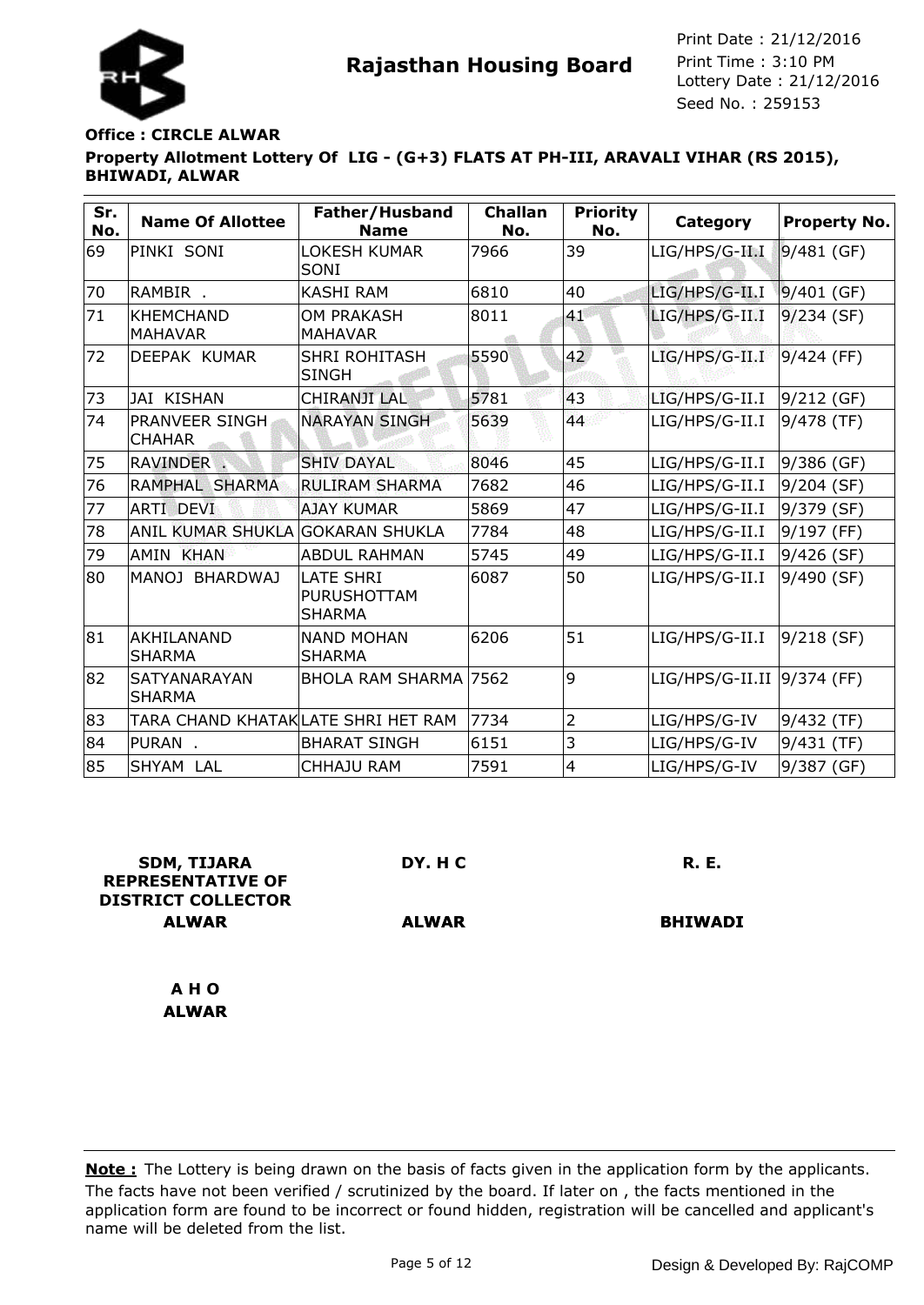

### **Property Allotment Lottery Of LIG - (G+3) FLATS AT PH-III, ARAVALI VIHAR (RS 2015), BHIWADI, ALWAR Office : CIRCLE ALWAR**

| Sr.<br>No. | <b>Name Of Allottee</b>                | Father/Husband<br><b>Name</b>       | <b>Challan</b><br>No. | <b>Priority</b><br>No. | Category     | <b>Property No.</b> |
|------------|----------------------------------------|-------------------------------------|-----------------------|------------------------|--------------|---------------------|
| 86         | <b>BED RAM</b>                         | <b>MOHAN LAL</b>                    | 6968                  | 5                      | LIG/HPS/G-IV | 9/473 (SF)          |
| 87         | JYOTI BHUMKER                          | RAJESH CHOUKIKAR                    | 5626                  | 6                      | LIG/HPS/G-IV | $9/384$ (TF)        |
| 88         | RAVINDER .                             | <b>RAMSWROOP</b>                    | 5568                  | 7                      | LIG/HPS/G-IV | 9/378 (SF)          |
| 89         | SANJAY KUMAR                           | SH. RAM LAL                         | 9242                  | 8                      | LIG/HPS/G-IV | $9/440$ (FF)        |
| 90         | SHANKAR LAL                            | <b>BHUPAL RAM</b>                   | 6094                  | $\overline{9}$         | LIG/HPS/G-IV | $9/240$ (TF)        |
| 91         | KALLI DEVI                             | <b>MAHENDRA KUMAR</b>               | 8415                  | 10                     | LIG/HPS/G-IV | 9/485 (FF)          |
| 92         | PADAM SINGH                            | <b>NETRAM</b>                       | 7297                  | T                      | LIG/HPS/G-IV | 9/200 (FF)          |
| 93         | SUSHMA SUSHMA                          | <b>KADAM SINGH</b>                  | 7319                  | 14                     | LIG/HPS/G-IV | 9/362 (SF)          |
| 94         | <b>SURAJ BHAN</b>                      | <b>GOPI CHAND</b>                   | 6156                  | 15                     | LIG/HPS/G-IV | $9/421$ (FF)        |
| 95         | <b>SHIV KUMAR</b><br><b>MAURYA</b>     | <b>GYAN CHAND</b><br><b>MAURYA</b>  | 8845                  | 16                     | LIG/HPS/G-IV | $9/211$ (GF)        |
| 96         | <b>NAVNEET KUMAR</b><br><b>BILONIA</b> | RAM GOPAL BILONIA 8429              |                       | 17                     | LIG/HPS/G-IV | 9/472 (FF)          |
| 97         | OM PRAKASH                             | <b>CHANDU LAL</b>                   | 6534                  | 18                     | LIG/HPS/G-IV | 9/222 (TF)          |
| 98         | <b>LAXMAN LAL</b><br><b>DIDWANIA</b>   | MOOLA RAM                           | 5838                  | 19                     | LIG/HPS/G-IV | 9/471 (FF)          |
| 99         | <b>HARINAND</b><br><b>BAMBERWAL</b>    | SHIVJI RAM                          | 5564                  | 20                     | LIG/HPS/G-IV | 9/398 (TF)          |
| 100        | MAM CHAND                              | <b>SHYAM LAL</b>                    | 5991                  | 21                     | LIG/HPS/G-IV | 9/453 (FF)          |
| 101        | <b>GIRRAJ TONGARIA</b>                 | <b>GOPI RAM</b>                     | 7133                  | 22                     | LIG/HPS/G-IV | 9/344 (FF)          |
| 102        | <b>BABU LAL KHATIK</b>                 | MISHRI LAL KHATIK                   | 8622                  | 23                     | LIG/HPS/G-IV | 9/233 (SF)          |
| 103        | JAYANT KUMAR                           | <b>RAMESH KUMAR</b><br><b>VERMA</b> | 9156                  | 24                     | LIG/HPS/G-IV | $9/215$ (FF)        |
| 104        | SATBIR.                                | <b>LAXMAN SINGH</b>                 | 5566                  | 25                     | LIG/HPS/G-IV | 9/482 (GF)          |
| 105        | SURENDRA KUMAR                         | <b>FATEH CHAND</b>                  | 6748                  | 26                     | LIG/HPS/G-IV | 9/217 (SF)          |

| <b>SDM, TIJARA</b><br><b>REPRESENTATIVE OF</b><br><b>DISTRICT COLLECTOR</b> | DY. HC       | <b>R. E.</b>   |
|-----------------------------------------------------------------------------|--------------|----------------|
| <b>ALWAR</b>                                                                | <b>ALWAR</b> | <b>BHIWADI</b> |
|                                                                             |              |                |
| A H O                                                                       |              |                |
| <b>ALWAR</b>                                                                |              |                |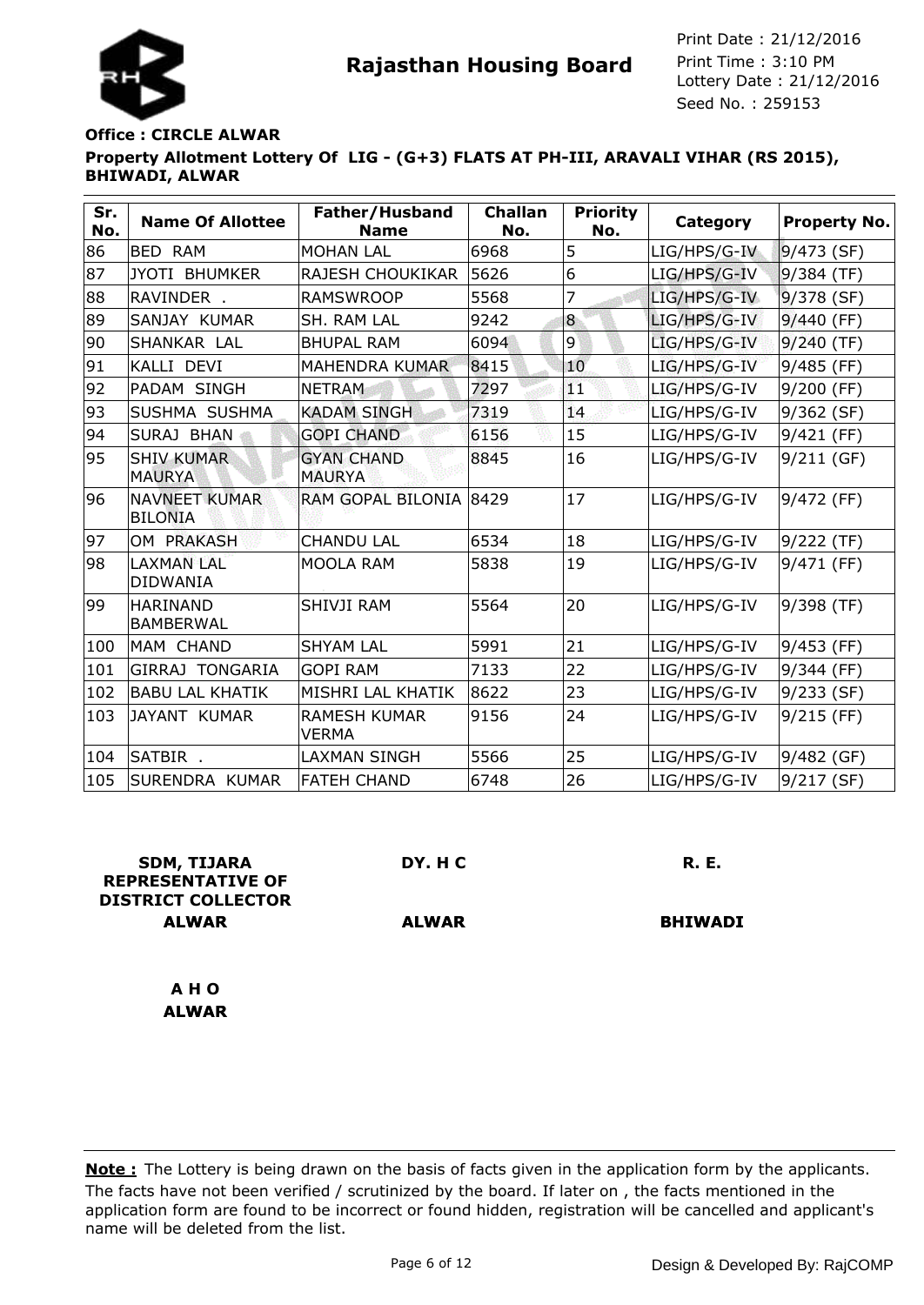

### **Property Allotment Lottery Of LIG - (G+3) FLATS AT PH-III, ARAVALI VIHAR (RS 2015), BHIWADI, ALWAR Office : CIRCLE ALWAR**

| Sr.<br>No. | <b>Name Of Allottee</b>          | Father/Husband<br><b>Name</b>                   | <b>Challan</b><br>No. | <b>Priority</b><br>No. | Category                    | <b>Property No.</b> |
|------------|----------------------------------|-------------------------------------------------|-----------------------|------------------------|-----------------------------|---------------------|
| 106        | <b>VEERESH KUMAR</b>             | NIROTTAM SINGH                                  | 7801                  | 27                     | LIG/HPS/G-IV                | 9/404 (GF)          |
| 107        | AJA RAM                          | <b>BIJA RAM</b>                                 | 7489                  | 28                     | LIG/HPS/G-IV                | $9/343$ (FF)        |
| 108        | RAJU.                            | <b>MEVA RAM</b>                                 | 6951                  | 1                      | LIG/HPS/G-IX.I              | $9/196$ (GF)        |
| 109        | IMANNA RAM MEENA                 | <b>HARAJI LAL MEENA</b>                         | 9098                  | $\overline{c}$         | LIG/HPS/G-IX.I              | $9/451$ (GF)        |
| 110        | MINAKSHI<br>SUNDRIYAL            | LOKESHWAR<br><b>PRASHAD</b><br><b>SUNDRIYAL</b> | 6667                  | 3                      | LIG/HPS/G-IX.I              | $9/228$ (GF)        |
| 111        | SUNIL KUMAR YADAV SURENDER KUMAR |                                                 | 7676                  | 1                      | $LIG/HPS/G-IX.II 9/338(GF)$ |                     |
| 112        | <b>SURESH KUMAR</b>              | <b>RAM KISHAN</b>                               | 9010                  | $\overline{2}$         | $LIG/HPS/G-IX.II 9/227(GF)$ |                     |
| 113        | DILEEP KUMAR                     | <b>RAJ MOHAN</b>                                | 5481                  | 1                      | LIG/HPS/G-<br>IX.III        | 9/388 (GF)          |
| 114        | PARDEEP KUMAR                    | <b>RAJ MOHAN</b>                                | 5491                  | $\overline{2}$         | LIG/HPS/G-<br>IX.III        | 9/195 (GF)          |
| 115        | PADMA RAM                        | RAMCHANDRA RAM                                  | 8823                  | $\mathbf{1}$           | LIG/HPS/G-V                 | 9/237 (TF)          |
| 116        | <b>RAM KISHOR MEENA</b>          | <b>BHAIRU LAL MEENA</b>                         | 8739                  | 2                      | LIG/HPS/G-V                 | 9/403 (GF)          |
| 117        | <b>ASHOK KUMAR</b>               | <b>ANANDO JI</b>                                | 9151                  | 3                      | LIG/HPS/G-V                 | 9/412 (SF)          |
| 118        | RAMKESH MEENA                    | NATHARAM MEENA                                  | 8317                  | 4                      | LIG/HPS/G-V                 | 9/464 (TF)          |
| 119        | <b>SURESH KUMAR</b>              | PRABHU LAL MEENA                                | 8457                  | 5                      | LIG/HPS/G-V                 | 9/389 (FF)          |
| 120        | MAGA RAM                         | TEJA RAM                                        | 8485                  | 6                      | LIG/HPS/G-V                 | 9/353 (GF)          |
| 121        | RAJENDRA KUMAR<br><b>MEENA</b>   | CHHITAR MAL MEENA 8928                          |                       | 7                      | LIG/HPS/G-V                 | $9/230$ (FF)        |
| 122        | MUKESH KUMAR<br><b>MEENA</b>     | SHRIKISHAN MEENA                                | 8985                  | 8                      | LIG/HPS/G-V                 | 9/491 (SF)          |
| 123        | IMOHAN RAM                       | <b>SAGTA RAM</b>                                | 8726                  | 9                      | LIG/HPS/G-V                 | 9/465 (GF)          |

| <b>SDM, TIJARA</b><br><b>REPRESENTATIVE OF</b><br><b>DISTRICT COLLECTOR</b> | DY. H C      | <b>R. E.</b>   |
|-----------------------------------------------------------------------------|--------------|----------------|
| <b>ALWAR</b>                                                                | <b>ALWAR</b> | <b>BHIWADI</b> |
| A H O                                                                       |              |                |
| <b>ALWAR</b>                                                                |              |                |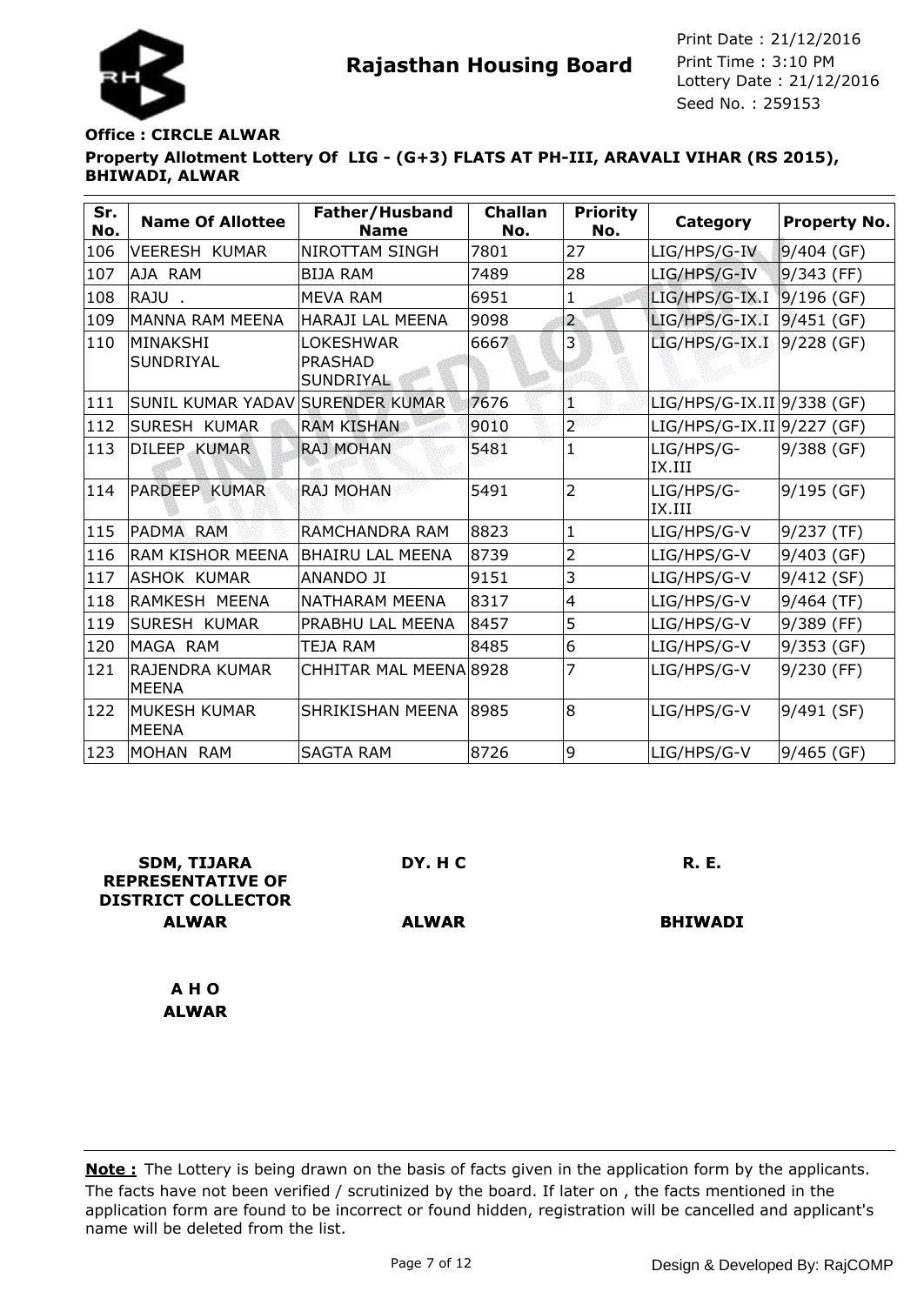

# **Office : CIRCLE ALWAR**

#### **Property Allotment Lottery Of LIG - (G+3) FLATS AT PH-III, ARAVALI VIHAR (RS 2015), BHIWADI, ALWAR**

| Sr.<br>No. | <b>Name Of Allottee</b>             | Father/Husband<br><b>Name</b>          | <b>Challan</b><br>No. | <b>Priority</b><br>No. | Category    | <b>Property No.</b> |
|------------|-------------------------------------|----------------------------------------|-----------------------|------------------------|-------------|---------------------|
| 124        | <b>MUKESH KUMAR</b><br><b>MEENA</b> | RAMKHILARI MEENA                       | 8866                  | 10                     | LIG/HPS/G-V | 9/407 (FF)          |
| 125        | lRAJESH SEHRA                       | <b>JALDHARI MEENA</b>                  | 9072                  | 11                     | LIG/HPS/G-V | $9/392$ (FF)        |
| 126        | <b>MAN SINGH MEENA</b>              | PRABHATI LAL<br><b>MEENA</b>           | 6257                  | $\pm 2$                | LIG/HPS/G-V | $9/400$ (TF)        |
| 127        | NARSINGA RAM                        | <b>PURA RAM</b>                        | 8241                  | 13 <sup>°</sup>        | LIG/HPS/G-V | 9/408 (FF)          |
| 128        | SUNITA MEENA                        | RAMESHWAR LAL<br><b>MEENA</b>          | 8642                  | $14^{\circ}$           | LIG/HPS/G-V | 9/399 (TF)          |
| 129        | IJITENDRA KUMAR<br><b>MEENA</b>     | <b>SHRINARAYAN</b><br><b>MEENA</b>     | 7490                  | 15:                    | LIG/HPS/G-V | 9/435 (GF)          |
| 130        | <b>CHUTARA RAM</b>                  | <b>MALA RAM</b>                        | 9168                  | 16                     | LIG/HPS/G-V | 9/385 (GF)          |
| 131        | RAMKESH MEENA                       | <b>JAGAN LAL MEENA</b>                 | 6197                  | 17                     | LIG/HPS/G-V | 9/444 (SF)          |
| 132        | <b>JUGAL KISHOR</b><br><b>MEENA</b> | <b>GANGA RAM MEENA</b>                 | 9081                  | 19                     | LIG/HPS/G-V | $9/414$ (TF)        |
| 133        | RAJESWARI DEVI<br><b>MEENA</b>      | <b>UJAGAR SINGH</b><br><b>MEENA</b>    | 7918                  | 20                     | LIG/HPS/G-V | 9/409 (SF)          |
| 134        | MR NARAYAN                          | <b>KILIYA</b>                          | 8960                  | 21                     | LIG/HPS/G-V | 9/457 (SF)          |
| 135        | ABHIMANYU MEENA                     | <b>BABU LAL MEENA</b>                  | 8340                  | 22                     | LIG/HPS/G-V | 9/371 (GF)          |
| 136        | HUKAMA RAM                          | <b>SADULA RAM</b>                      | 9177                  | 23                     | LIG/HPS/G-V | 9/193 (GF)          |
| 137        | <b>VIJAY KUMAR MEENA</b>            | <b>JAGDISH NARAYAN</b><br><b>MEENA</b> | 8888                  | 24                     | LIG/HPS/G-V | 9/468 (GF)          |
| 138        | <b>IASHOK KUMAR</b><br><b>MEENA</b> | <b>BABU LAL MEENA</b>                  | 7091                  | 25                     | LIG/HPS/G-V | 9/340 (GF)          |
| 139        | VIKASH MEENA                        | JAGDISH NARAYAN<br><b>MEENA</b>        | 9124                  | 26                     | LIG/HPS/G-V | $9/358$ (FF)        |

| <b>SDM, TIJARA</b><br><b>REPRESENTATIVE OF</b><br><b>DISTRICT COLLECTOR</b> | DY. H C      | <b>R. E.</b>   |
|-----------------------------------------------------------------------------|--------------|----------------|
| <b>ALWAR</b>                                                                | <b>ALWAR</b> | <b>BHIWADI</b> |
|                                                                             |              |                |
| AHO                                                                         |              |                |
| <b>ALWAR</b>                                                                |              |                |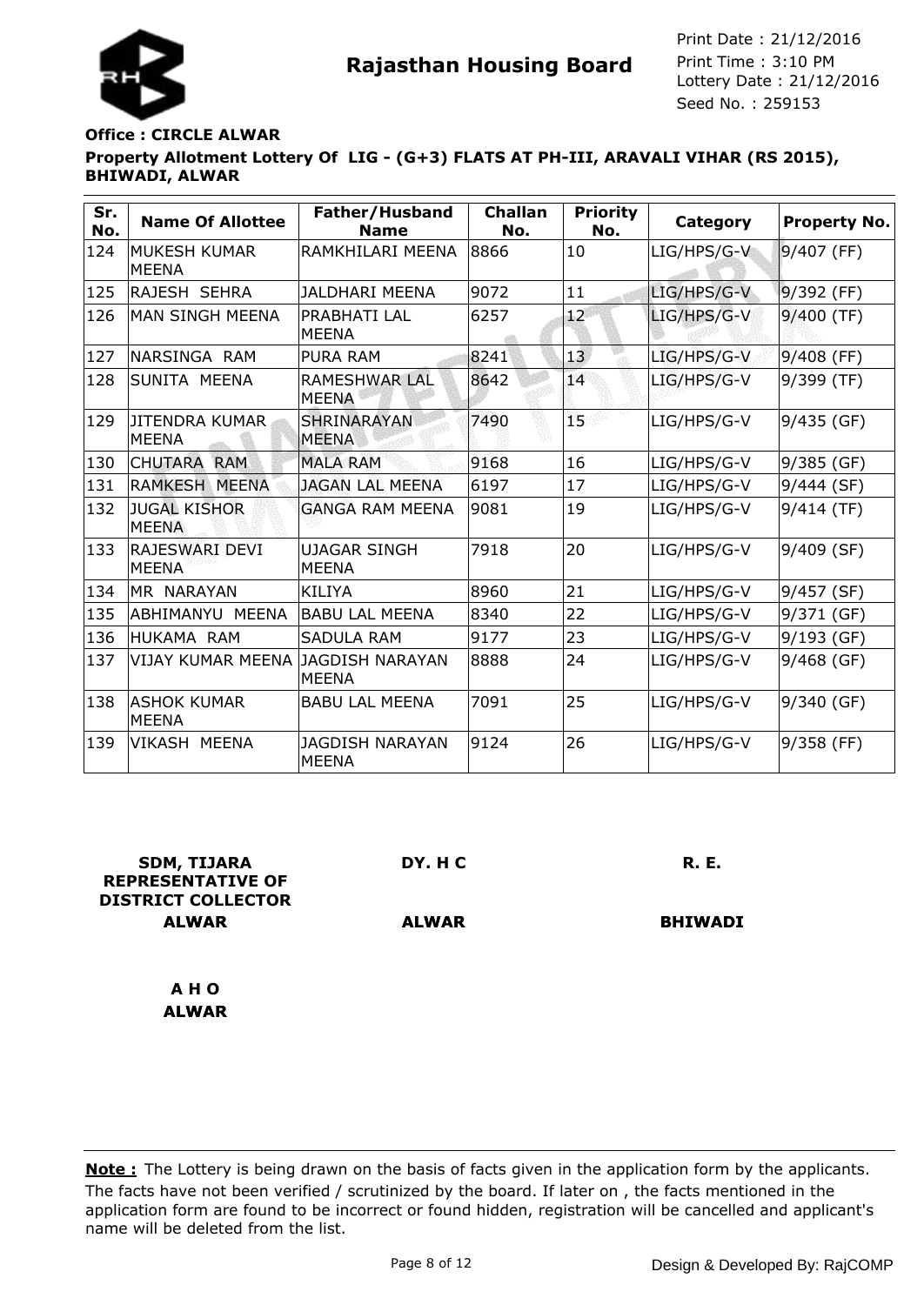



## **Property Allotment Lottery Of LIG - (G+3) FLATS AT PH-III, ARAVALI VIHAR (RS 2015), BHIWADI, ALWAR Office : CIRCLE ALWAR**

| Sr.<br>No. | <b>Name Of Allottee</b>         | Father/Husband<br><b>Name</b>           | <b>Challan</b><br>No. | <b>Priority</b><br>No. | Category       | <b>Property No.</b> |
|------------|---------------------------------|-----------------------------------------|-----------------------|------------------------|----------------|---------------------|
| 140        | <b>ACHAR DAS</b>                | <b>ANANDO JI</b>                        | 8535                  | 27                     | LIG/HPS/G-V    | $9/487$ (FF)        |
| 141        | KAMLA DEVI                      | <b>MOHAR SINGH</b>                      | 9055                  | 1                      | LIG/HPS/G-VIII | 9/367 (TF)          |
| 142        | PRAKASH SINGH                   | <b>DOONGAR SINGH</b>                    | 7565                  | 2                      | LIG/HPS/G-VIII | 9/495 (TF)          |
| 143        | MADAN LAL                       | <b>BIRABAL RAM</b>                      | 7236                  | 3                      | LIG/HPS/G-VIII | $9/458$ (SF)        |
| 144        | YOGENDRA KUMAR                  | <b>JAGDIGH CHANDRA</b>                  | 7032                  | 1                      | LIG/ORS/G-I.I  | $9/203$ (SF)        |
| 145        | YOGENDRA PRASAD<br><b>GUPTA</b> | <b>SHARDA PRASAD</b><br><b>GUPTA</b>    | 6407                  | $\overline{2}$         | LIG/ORS/G-I.I  | 9/496 (TF)          |
| 146        | IRITA DEVI                      | <b>BINOD KUMAR SAH</b>                  | 5848                  | 3                      | LIG/ORS/G-I.I  | $9/216$ (FF)        |
| 147        | AKRITI GARG                     | <b>SUBHASH CHANDRA</b><br><b>GUPTA</b>  | 8106                  | $\overline{4}$         | LIG/ORS/G-I.I  | $9/366$ (TF)        |
| 148        | BHAWNA SHARMA                   | <b>GYANCHAND</b><br><b>SHARMA</b>       | 7699                  | 5                      | LIG/ORS/G-I.I  | 9/456 (FF)          |
| 149        | POONAM VERMA                    | <b>BHAGWAN DASS</b>                     | 7648                  | $\overline{7}$         | LIG/ORS/G-I.I  | 9/201 (SF)          |
| 150        | MANOJ KUMAR                     | LAXMI NARAYAN                           | 8111                  | 8                      | LIG/ORS/G-I.I  | $9/231$ (FF)        |
| 151        | <b>RAJ KUMAR SINGH</b>          | LATE CHANDRAMA<br><b>SINGH</b>          | 6342                  | 9                      | LIG/ORS/G-I.I  | 9/479 (TF)          |
| 152        | SANJAY KUMAR                    | <b>SHYAMBALI</b>                        | 6042                  | 10                     | LIG/ORS/G-I.I  | 9/402 (GF)          |
| 153        | REKHA DEVI                      | <b>BAJRANG JANGRA</b>                   | 8331                  | 11                     | LIG/ORS/G-I.I  | 9/372 (GF)          |
| 154        | <b>SHRADHA</b><br>MENDHIRATTA   | <b>JEEVAN DAS</b><br><b>MENDHIRATTA</b> | 6494                  | 12                     | LIG/ORS/G-I.I  | $9/207$ (TF)        |
| 155        | IPARASHURAM<br><b>PRASAD</b>    | RAMJANAM PRASAD                         | 6395                  | 13                     | LIG/ORS/G-I.I  | 9/194 (GF)          |
| 156        | KOUSHALYA DEVI<br><b>SHARMA</b> | <b>DURGA PRASAD</b><br><b>SHARMA</b>    | 7213                  | 14                     | LIG/ORS/G-I.I  | 9/391 (FF)          |

| <b>SDM, TIJARA</b><br><b>REPRESENTATIVE OF</b><br><b>DISTRICT COLLECTOR</b> | DY. H C      | <b>R. E.</b>   |
|-----------------------------------------------------------------------------|--------------|----------------|
| <b>ALWAR</b>                                                                | <b>ALWAR</b> | <b>BHIWADI</b> |
| A H O                                                                       |              |                |
| <b>ALWAR</b>                                                                |              |                |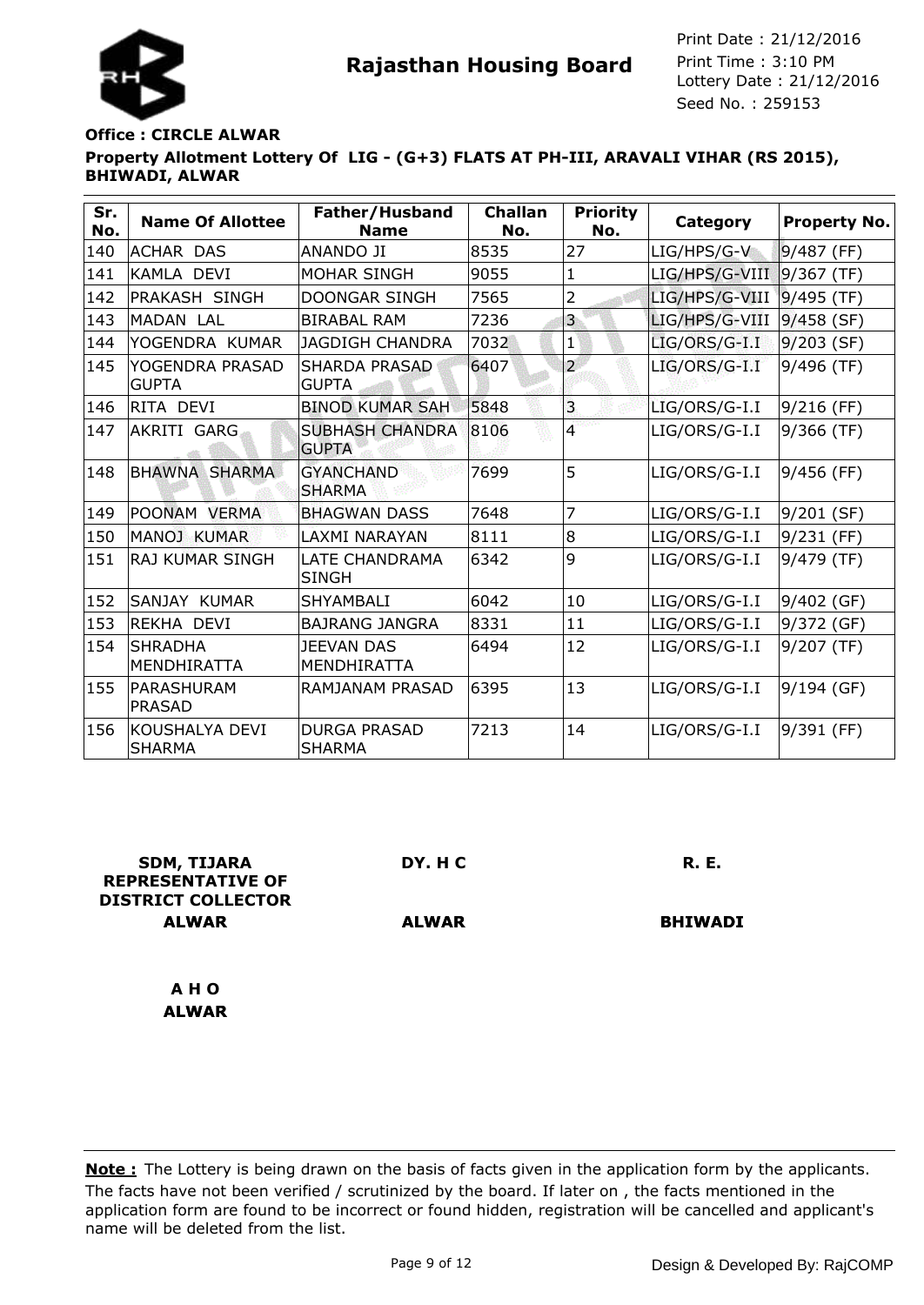

### **Property Allotment Lottery Of LIG - (G+3) FLATS AT PH-III, ARAVALI VIHAR (RS 2015), BHIWADI, ALWAR Office : CIRCLE ALWAR**

| Sr.<br>No. | <b>Name Of Allottee</b>              | Father/Husband<br><b>Name</b>         | <b>Challan</b><br>No. | <b>Priority</b><br>No.  | Category       | Property No.  |
|------------|--------------------------------------|---------------------------------------|-----------------------|-------------------------|----------------|---------------|
| 157        | LOKESH KUMAR<br>SONI                 | S/O RAM GOPAL<br>SONI                 | 6681                  | 15                      | LIG/ORS/G-I.I  | $9/365$ (TF)  |
| 158        | <b>RAKESH KUMAR</b><br><b>SHARMA</b> | <b>JAGDEV PRASAD</b><br><b>SHARMA</b> | 8913                  | 16                      | LIG/ORS/G-I.I  | $9/395$ (SF)  |
| 159        | MINTU RAM MEENA                      | <b>KALYAN SAHAY</b><br><b>MEENA</b>   | 9020                  | 1                       | LIG/ORS/G-I.II | 9/466 (GF)    |
| 160        | RONIK MISHRA                         | <b>SHIV KUMAR</b><br><b>MISHRA</b>    | 6298                  | $\overline{\mathbf{3}}$ | LIG/ORS/G-I.II | 9/419 (GF)    |
| 161        | <b>SHRAVAN KUMAR</b><br><b>DIXIT</b> | SHRIDAYAL DIXIT                       | 6607                  | $\overline{2}$          | LIG/ORS/G-II.I | $9/349$ (TF)  |
| 162        | <b>NEMI CHAND YADAV</b>              | <b>R.K.YADAV</b>                      | 5581                  | 3                       | LIG/ORS/G-II.I | 9/486 (FF)    |
| 163        | ARCHANA.                             | <b>JAYANT TIWARI</b>                  | 7442                  | 5                       | LIG/ORS/G-II.I | 9/417 (GF)    |
| 164        | <b>KALU RAM SHARMA</b>               | <b>JAGANNATH SHARMA</b>               | 6906                  | 7                       | LIG/ORS/G-II.I | 9/461 (TF)    |
| 165        | <b>SWETA SHARMA</b>                  | <b>GAURAV SHARMA</b>                  | 6788                  | 8                       | LIG/ORS/G-II.I | 9/422 (FF)    |
| 166        | ANUGREH GUPTA                        | <b>MADHUR GUPTA</b>                   | 6622                  | 9                       | LIG/ORS/G-II.I | 9/221 (TF)    |
| 167        | NITESH DAIMA                         | <b>SEWA SINGH DAIMA</b>               | 9022                  | 10                      | LIG/ORS/G-II.I | 9/224 (TF)    |
| 168        | PUNAM KANWAR                         | AJEET SINGH<br><b>CHOUHAN</b>         | 7644                  | 12                      | LIG/ORS/G-II.I | 9/455 (FF)    |
| 169        | LALITA SHAHI                         | <b>BALAM SINGH</b>                    | 5622                  | 13                      | LIG/ORS/G-II.I | $ 9/441$ (SF) |
| 170        | ANTRA GARG                           | PRADYUMN KUMAR<br><b>GARG</b>         | 7976                  | 14                      | LIG/ORS/G-II.I | 9/232 (FF)    |
| 171        | KAILASH KUMAR                        | <b>SUBE SINGH</b>                     | 8583                  | 15                      | LIG/ORS/G-II.I | $ 9/342$ (FF) |
| 172        | OM PRAKASH VERMA                     | BRIJNANDAN VERMA                      | 6196                  | 16                      | LIG/ORS/G-II.I | 9/452 (GF)    |
| 173        | JAGDISH CHAND                        | <b>MULA RAM</b>                       | 9226                  | 17                      | LIG/ORS/G-II.I | 9/428 (SF)    |

| <b>SDM, TIJARA</b><br><b>REPRESENTATIVE OF</b><br><b>DISTRICT COLLECTOR</b> | DY. H C      | <b>R. E.</b>   |
|-----------------------------------------------------------------------------|--------------|----------------|
| <b>ALWAR</b>                                                                | <b>ALWAR</b> | <b>BHIWADI</b> |
| AHO                                                                         |              |                |
| <b>ALWAR</b>                                                                |              |                |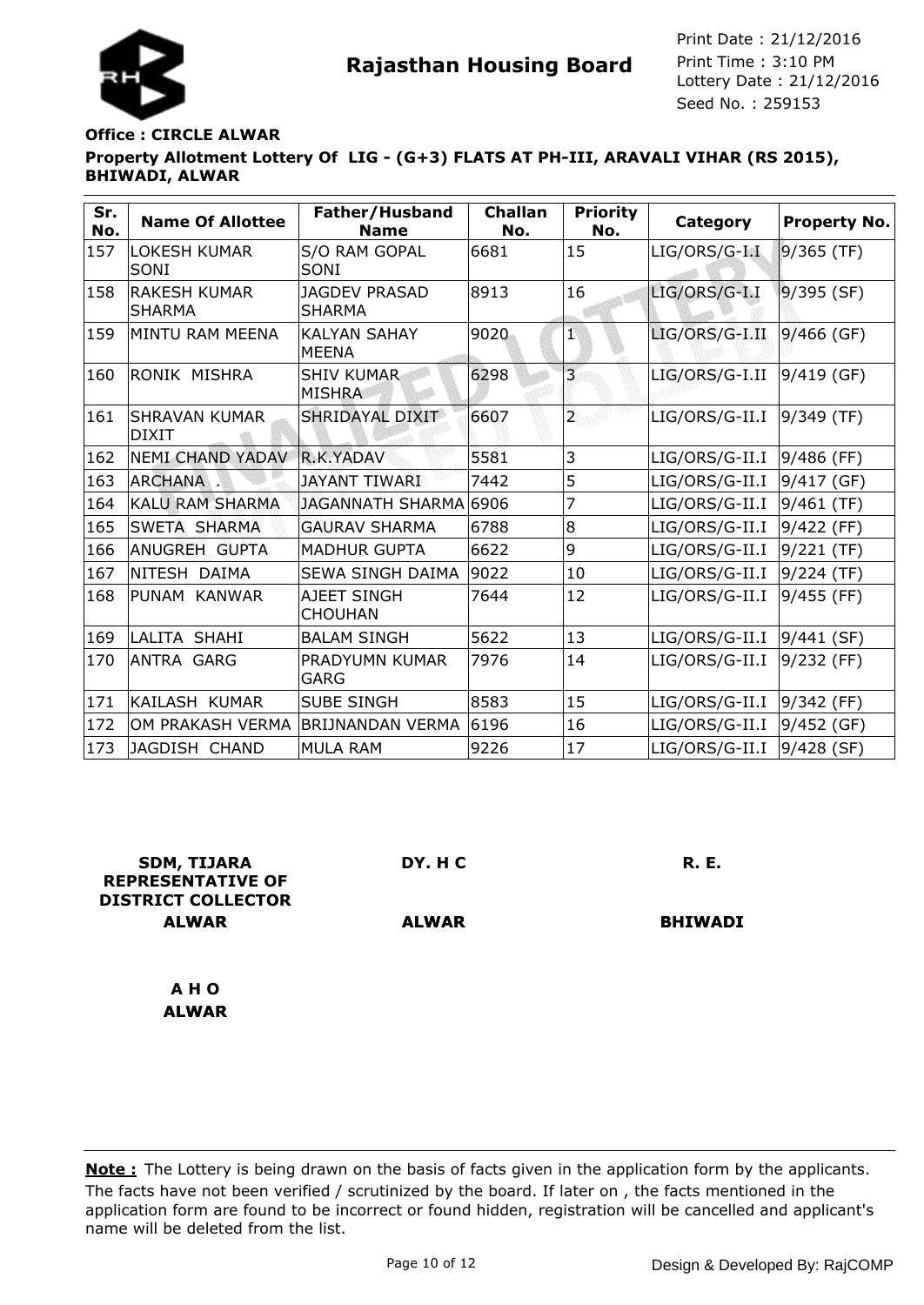

### **Property Allotment Lottery Of LIG - (G+3) FLATS AT PH-III, ARAVALI VIHAR (RS 2015), BHIWADI, ALWAR Office : CIRCLE ALWAR**

| Sr.<br>No. | <b>Name Of Allottee</b>      | Father/Husband<br><b>Name</b>           | <b>Challan</b><br>No. | <b>Priority</b><br>No. | Category       | <b>Property No.</b> |
|------------|------------------------------|-----------------------------------------|-----------------------|------------------------|----------------|---------------------|
| 174        | <b>ANIL KUMAR</b>            | LAXMI NARAYAN<br>YADAV                  | 8058                  | 18                     | LIG/ORS/G-II.I | $9/225$ (GF)        |
| 175        | MOHIT KUMAR<br><b>SHARMA</b> | <b>SUNIL KUMAR</b><br><b>SHARMA</b>     | 8021                  | 20                     | LIG/ORS/G-II.I | $9/208$ (TF)        |
| 176        | SUBHASH CHAND                | <b>NIRMAL DAS</b>                       | 8056                  | 21                     | LIG/ORS/G-II.I | $9/350$ (TF)        |
| 177        | <b>LALIT KUMAR YADAV</b>     | <b>RATAN LAL YADAV</b>                  | 8290                  | 22                     | LIG/ORS/G-II.I | $9/430$ (TF)        |
| 178        | SAROJ DEVI                   | <b>BRIJ MOHAN</b>                       | 7716                  | 25                     | LIG/ORS/G-II.I | $ 9/413$ (TF)       |
| 179        | KUMARI MITHILESH             | <b>SATENDRA SINGH</b>                   | 7246                  | 27                     | LIG/ORS/G-II.I | $9/199$ (FF)        |
| 180        | <b>ROHIT KUMAR</b>           | <b>SURENDER KUMAR</b>                   | 9208                  | 28                     | LIG/ORS/G-II.I | 9/489 (SF)          |
| 181        | RAVISH CHHABRA               | <b>SURESH CHHABRA</b>                   | 6634                  | 29                     | LIG/ORS/G-II.I | $9/383$ (TF)        |
| 182        | SHILPA SHARMA                | <b>RAJENDRA PRASAD</b><br><b>SHARMA</b> | 7140                  | 31                     | LIG/ORS/G-II.I | 9/436 (GF)          |
| 183        | <b>SUNITA SAINI</b>          | YOGESH KUMAR                            | 6373                  | 32                     | LIG/ORS/G-II.I | $9/470$ (FF)        |
| 184        | <b>BALVIR SINGH</b>          | <b>GANPAT</b>                           | 7403                  | 33                     | LIG/ORS/G-II.I | 9/429 (TF)          |
| 185        | MUKESH JORWAL                | <b>PURAN CHAND</b>                      | 8322                  | 1                      | LIG/ORS/G-IV   | $9/213$ (FF)        |
| 186        | MOHAN LAL VERMA              | PRABHATI LAL<br><b>VERMA</b>            | 7023                  | $\overline{2}$         | LIG/ORS/G-IV   | 9/463 (TF)          |
| 187        | IMR. PERVINDER               | <b>RAMPAL</b>                           | 7818                  | 3                      | LIG/ORS/G-IV   | 9/346 (SF)          |
| 188        | RAJNI TOMAR                  | <b>AJAY TOMAR</b>                       | 6170                  | $\overline{4}$         | LIG/ORS/G-IV   | 9/354 (GF)          |
| 189        | SAMUNDRA SAIN                | <b>BHANWAR SINGH</b>                    | 7825                  | 5                      | LIG/ORS/G-IV   | $9/198$ (FF)        |
| 190        | JAGDEV RAM                   | LATE DEVBHAJAN<br><b>RAM</b>            | 6045                  | 7                      | LIG/ORS/G-IV   | 9/484 (GF)          |
| 191        | RAM KUMAR                    | <b>SHIV KUMAR</b>                       | 7625                  | 8                      | LIG/ORS/G-IV   | 9/341 (FF)          |
| 192        | RAJESH KUMAR                 | <b>HARI NARAYAN</b>                     | 5766                  | 9                      | LIG/ORS/G-IV   | 9/381 (TF)          |
| 193        | RAM JI                       | <b>NANAK SINGH</b>                      | 7478                  | 10                     | LIG/ORS/G-IV   | 9/405 (FF)          |

| <b>SDM, TIJARA</b><br><b>REPRESENTATIVE OF</b><br><b>DISTRICT COLLECTOR</b> | DY. H C      | <b>R. E.</b>   |
|-----------------------------------------------------------------------------|--------------|----------------|
| <b>ALWAR</b>                                                                | <b>ALWAR</b> | <b>BHIWADI</b> |
| A H O                                                                       |              |                |
| <b>ALWAR</b>                                                                |              |                |